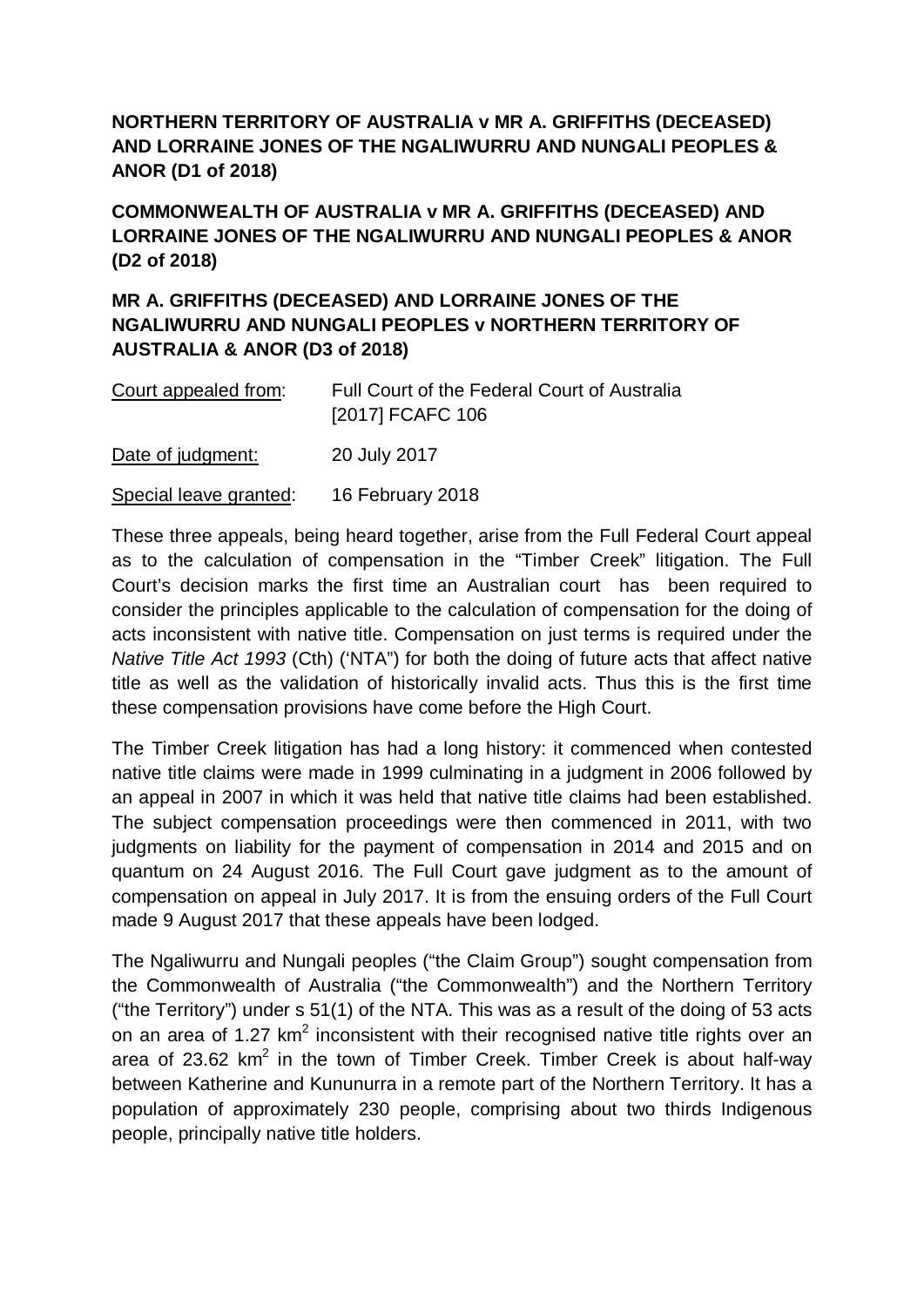The primary judge in the native title proceedings had found that a historical pastoral lease granted on 20 June 1882 was effective at common law to extinguish the native title right to control access to the land that would later be proclaimed as the town of Timber Creek. As a result, the native title holders had not enjoyed a right to *exclusive* possession since 1882. Accordingly, the compensable acts (being those which occurred between 1980 and 1996) for which compensation was sought were acts that had extinguished or impaired "*non-exclusive*" native title. The acts comprised various grants of tenure or the construction of public works by the Territory which impaired or extinguished native title rights or interest within the town of Timber Creek. The land in question is land over which the Claim Group holds only *nonexclusive* native title.

The Claim Group also holds *exclusive* title over 86% of the town of Timber Creek in addition to *freehold* title over 1,461 km<sup>2</sup> adjoining the town under the *Aboriginal Land Rights (Northern Territory) Act 1976* (Cth).

At first instance Mansfield J awarded compensation in the amount of \$3,300,661, comprising \$512,400 for the economic value of the extinguished native title rights, \$1,488,261 in interest and a solatium payment of \$1,300,000 for noneconomic/intangible losses arising from the loss or diminution of the native title rights. On appeal to the Full Court of the Federal Court, the award was reduced to a total of \$2,899,446, with the economic loss component reduced to \$416,325 and the interest component commensurately reduced.

The solatium component was not altered, the Full Court noting that Mansfield J's calculation of the award for solatium was not affected by error. The Full Court recognised the difficulty the calculation of an award of solatium for loss of native title rights poses at common law and that the process inevitably requires some "instinctive synthesis", borrowing from the language of sentencing law. This involves attempting to identify and quantify the various different types of loss which Indigenous peoples have suffered as a result of the interference with native title rights in light of the Indigenous peoples' connection with the land.

The appeals brought by the Commonwealth, the Territory and the Claim Group seek in effect to re-open all aspects of the Full Court's decision. They raise issues as to the calculation of the following components of the award of compensation:

- 1. Economic loss
- 2. Interest
- 3. Non-economic loss (solatium)

The States of South Australia, Queensland, Western Australia and two native title organisations in Western Australia (Central Desert Native Title Services Limited and Yamatji Marlpa Aboriginal Corporation) intervened in the Court below and are Intervenors in these proceedings also. Queensland, South Australia and Western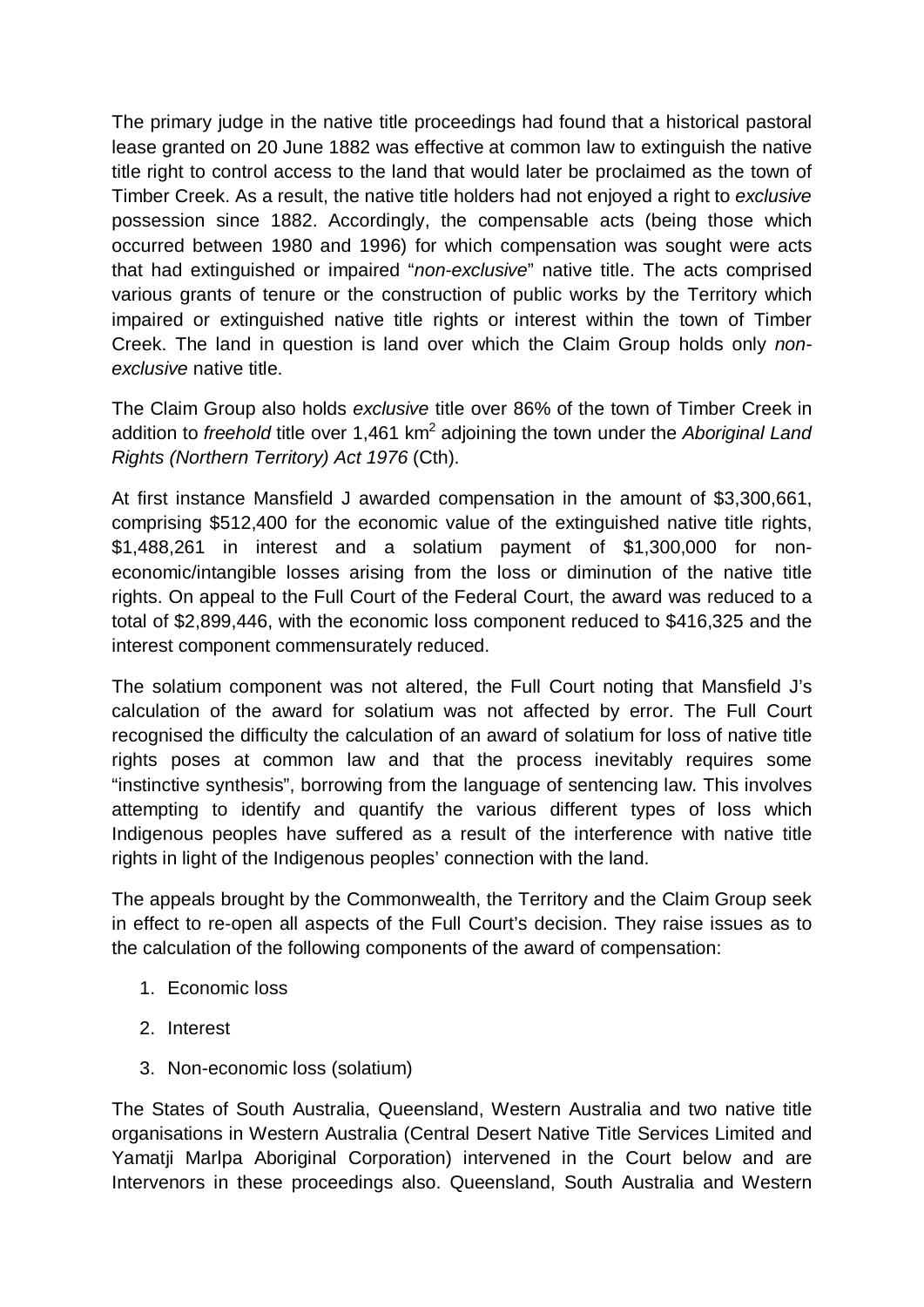Australia have largely made common submissions, essentially in support of the position of the Commonwealth and the Territory in the proceedings. The fourth and fifth Intervenors have made submissions in support of the Claim Group.

Section 78B Notices were filed by the Claim Group in each of these appeals. There were no further interventions by any Attorneys-General of the States or Territories in response to those Notices.

The Commonwealth argues that the award of compensation of \$2,899,445 over what is only a small proportion of the total land available to the Claim Group might be thought to set a very high benchmark in circumstances where the approach to compensation adopted in this case can be expected to be applied to vastly larger and also to less remote areas of land.

As to economic loss, it is common ground that the freehold market value provides a point of reference for the assessment of the economic value of native title rights and interests, including those which are *non-exclusive.*

Although the Full Court accepted the trial judge's use of the freehold value of the land as a "benchmark" for the calculation of compensation, the Full Court considered that the inalienability of the native title rights, and their *non-exclusive* nature meant that the rights had been "overvalued" by calculating compensation at 80% of the land's freehold value. The Full Court assessed the loss at 65% of the freehold value.

In the High Court the Claim Group argues that its rights should be assessed as equivalent to the freehold market value of the land. The Commonwealth contends that the rights should have been valued at no more than 50% of freehold. The Territory contends that the rights should have been valued in accordance with the methodology proposed by the economist, Wayne Lonergan, or alternatively, at no more than 50% of freehold value.

As to interest, it is common ground that the compensation award should incorporate an amount for pre-judgment interest on the economic loss component of the award, and that the interest should run from the date of extinguishment (when the compensable act was done) until the date of judgment. The trial judge awarded simple interest on the economic loss component calculated at the rates prescribed in Federal Court Practice Note CM16, which provided for interest at 4% above the RBA cash rate in the previous period. This reflected the terms proposed by the Commonwealth and the Territory. At the trial the Claim Group argued for prejudgement interest to be compounded to reflect a median superannuation return of 10.4% under a managed superannuation fund model.

As to non-economic loss, it is common ground that the award should contain a component reflecting intangible disadvantage. The trial judge held that it was appropriate to adopt the term "solatium" to describe this compensation component as it represents the loss or diminution of connection or traditional attachment to the